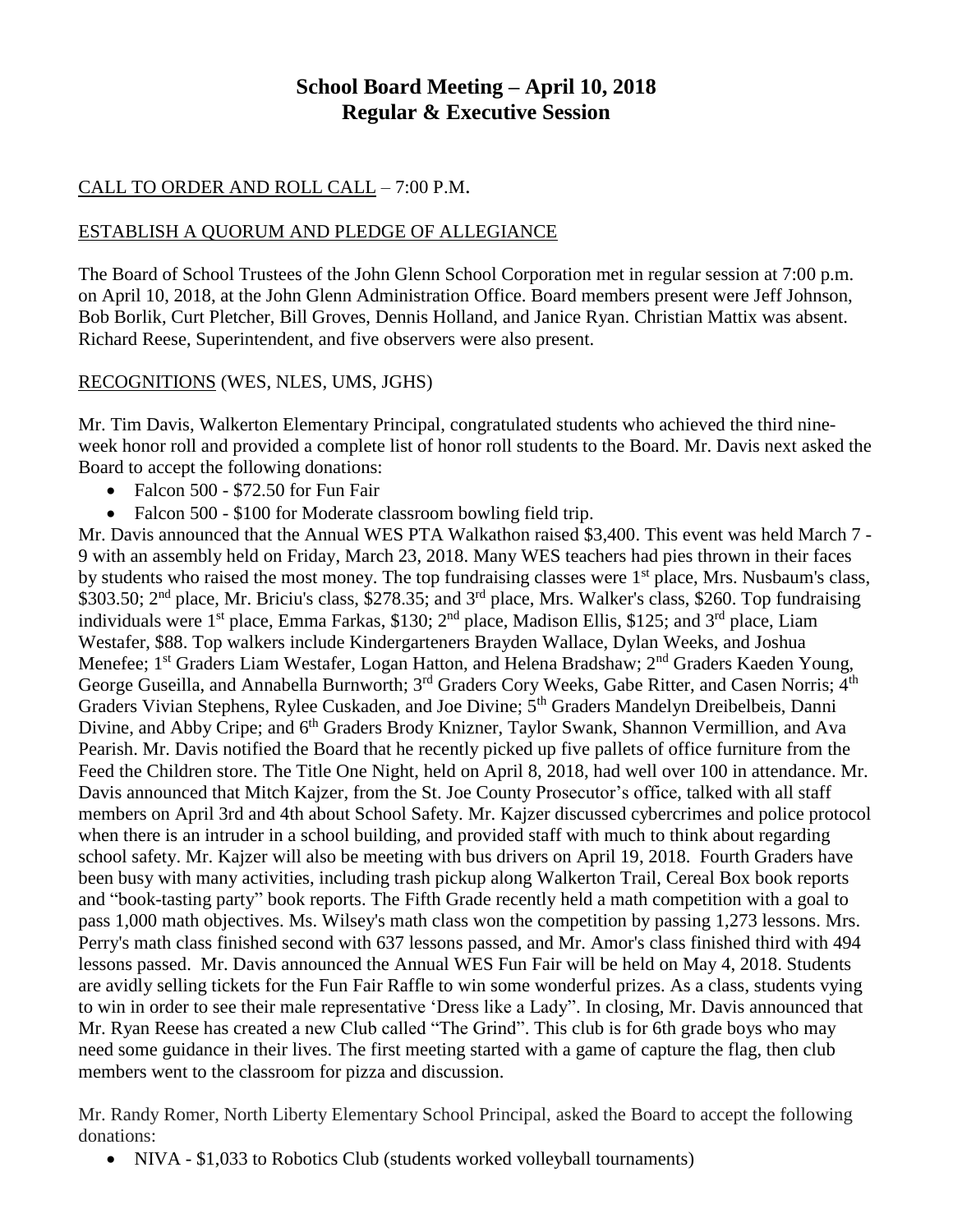• I/N KOTE - \$1,000 to Robotics Club

Mr. Romer noted that students have been selling tickets for the Fun Fair being held on April 13, 2018. Top sellers include Kindergartner Brooklyn Scamhorn, First Grader Alina Blaze, Second Graders Charley LaBere and Layne VanVorst, Third Grader Akyra Newton, Fourth Grader Carly Mlekodaj, Fifth Grader Pacience Stock, and Sixth Grader Ashley Cruz. The top three sellers overall were Brooklyn Scamhorn, Ashley Cruz, and Alina Blaze. Mr. Romer announced North Liberty Elementary School's 2018 Teacher of the Year is Jen Traub. In closing, Mr. Romer reminded the Board of the upcoming VEQ IQ Robotics Worlds Competition in Louisville, Kentucky April 30-May 1, 2018. Two teams of students from North Liberty Elementary will be competing in this tournament.

Mr. Tim Davis presented recognitions for Urey Middle School, asking the Board to accept a donation of \$72.50 from Falcon 500 to be used toward the 7th Grade End-of-the-Year field trip. April Students of the Month are 8th graders Klara Guseilla and Donavin Donihue, and 7th graders Sidney Carbiener and Steven Smith. The following students were "Caught Doing Good" for the month of March and will be rewarded with a pizza and pop lunch: Joshua Dunlap, Amy Manns, and Alexia Rodriguez. The Seventh Grade Band and Eighth Grade Band participated in the ISSMA J/M/E Instrumental Organizational Contest at McCutcheon High School in Lafayette, IN this past Saturday April 7, 2018. The Eighth Grade Band earned a Silver rating in Group II level of competition, improving on last year's Eighth Grade Band scores. The Seventh Grade Band earned a Gold Rating in Group IV level of competition.

Mr. William Morton, John Glenn High School Principal, asked the Board to accept the following donations:

- Chick-Fil-A, \$50 for Theatre
- Kerckhove Farms, \$50 for Theatre
- Roy & Dorothy Haywood, \$100 for Theatre
- Schmeltz & Irwin Families, \$250 for Theatre
- TPC Technologies, \$25 for Theatre
- Anonymous, \$50 for Theatre
- Gee Family, \$1000 for Football

Mr. Morton noted the National Honor Society, led by Mrs. Jennie Carey, held their annual induction ceremony on Monday, April 9, 2018. Thirty-six students were added to the current 44 members. The John Glenn Theatre Company presented another successful Spring Musical, "The Addams Family" in March. Mr. Morton congratulated Mr. Rich Snyder and his entire cast and crew for all their hard work. In closing, Mr. Morton noted the Junior Class Fish Fry was held on Thursday, April 5, 2018, serving over 500 meals.

Mr. Richard Reese, Superintendent, asked the Board to approve an overnight trip request for the North Liberty Robotics Team to travel to Kentucky April 30 to May 1, 2018. Mr. Reese asked for this addition to the agenda, as he will be requesting a cancellation of the April 24 school board meeting. Dennis Holland made a motion to approve the overnight trip request for the North Liberty Robotics Team on April 29 to May 1, 2018 and Bill Groves seconded the motion. The motion passed with a vote of six to zero.

Bob Borlik made a motion to approve donations as presented and Jeff Johnson seconded the motion. The motion passed with a vote of six to zero.

# CONSENT AGENDA ITEMS #1 – 4

- 1. Approve Minutes March 6, 2018 Regular & Executive Session
- 2. Approve Claims #241 382
- 3. Approve Personnel Recommendations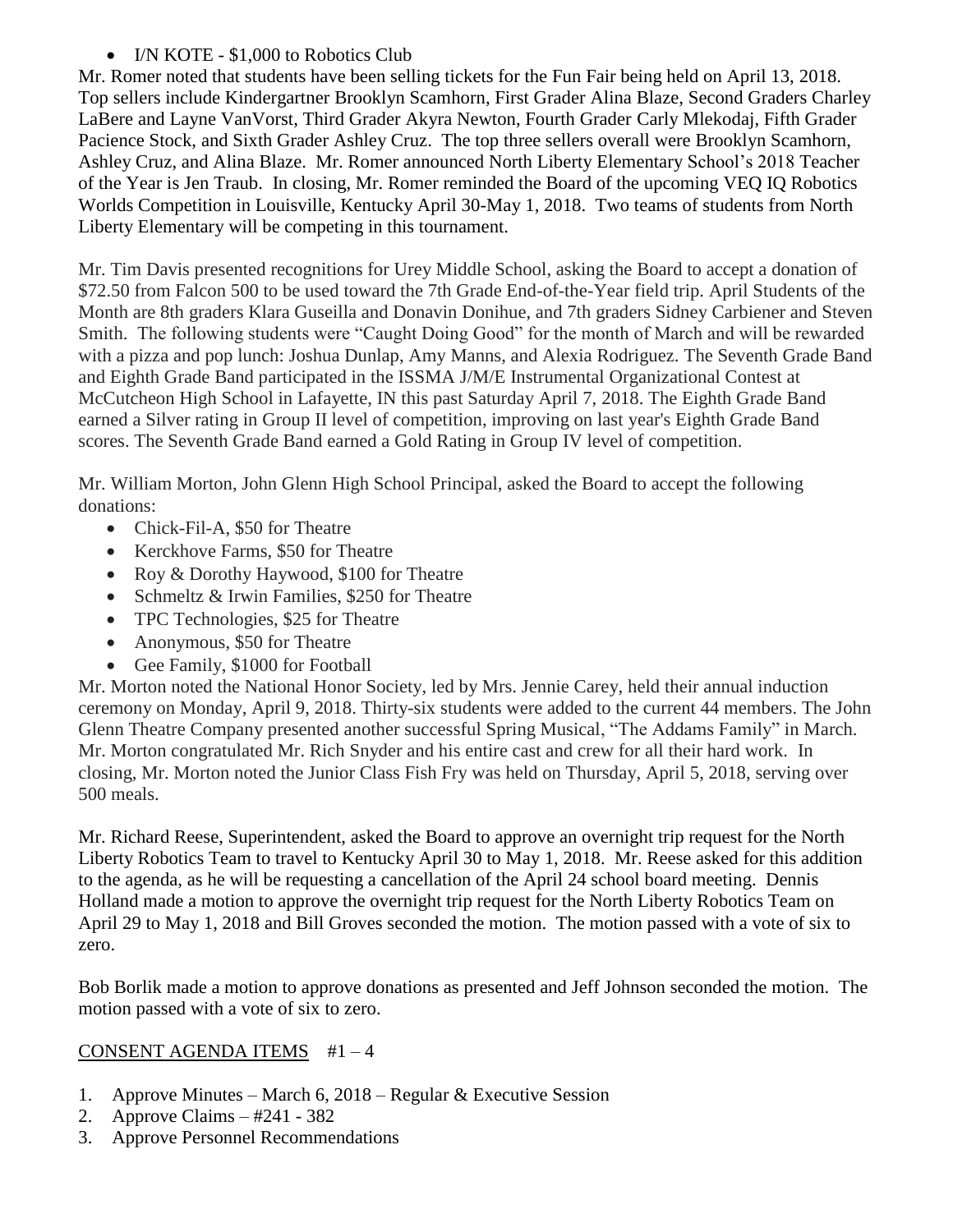### *Retirements/Resignations*

- a. James Rippy Physical Education Teacher, John Glenn High School (40 years of service)
	- b. Vonna Holderread Cafeteria Staff, Urey Middle School (19 years of service)
	- c. Beverly Lung Instructional Aide, Walkerton Elementary School (27 years of service)
	- d. Lynn Barden Before and After Care Aide, Walkerton and North Liberty Elementary
	- e. Megan Mackowiak Resource Teacher, WES and Head Volley Ball Coach, JGHS
	- f. Misti Prater Assistant Golf Coach, Urey Middle School
	- g. Randy Schmeltz Boys' Assistant Golf Coach, John Glenn High School
	- h. Lisa Watson Instructional Aide, Walkerton Elementary School

## *Appointments/Transfers*

- a. Leslie Stec National Junior Honor Society Sponsor, Urey Middle School
- b. Ray Gleason JV Softball Head Coach, John Glenn High School
- c. Rich Moore Boys' Assistant Golf Coach, John Glenn High School
- d. Brad Laskowski Transfer from JV Assistant Baseball Coach to JV Head Baseball Coach,
- John Glenn High School
- e. Ben Standifer JV Assistant Baseball Coach, John Glenn High School
- *f. Keri Burns Instructional Aide, Walkerton Elementary School*

*Mr. Tim Davis asked to have Keri Burns withdrawn from the appointments as she notified him before the meeting that she decided not to take the position.*

- g. Kyle Amor Girls' Track Head Coach, Urey Middle School
- h. Jay Walter Boy's Track Head Coach, Urey Middle School
- i. Matt Malstaff Boys/ Track Assistant Coach, Urey Middle School

# 4. Transfer Requests

There are 417 students currently on the out-of-district transfer request roster. The latest requests for transfer include Taylor Birk, JGHS/12, Joseph Garcia, NLES/6, Kyler Melford, NLES/6, and Jessica Villegas, WES/5.

Jeff Johnson made a motion to approve Consent Agenda Items one through four and Curt Pletcher seconded the motion. The motion passed with a six to zero vote.

# NEW BUSINESS

1) Approve 2018 Summer Enrichment Program

Charman Dreessen submitted to the Board her proposal for the 2018 Summer Enrichment Program. The program will run for nine weeks. Students will be at WES until June 29, and then move to NLES July 9 through August 13. Bill Groves made a motion to approve the 2018 Summer Enrichment Program, and the motion was seconded by Dennis Holland. The motion passed with a six to zero vote.

2) Approve FMLA Leave Requests

One FMLA Leave Request was presented to the Board for approval. Jeff Johnson made a motion to approve the leave request as presented, and Bill Groves seconded the motion. The motion passed with a vote of six to zero.

3) Approve Disposal of Non-inventoried Band/Music Items

Mr. Jordan Dollins and Mr. Nathanael Sudduth requested permission to dispose of some music department inventory. The two teachers have been doing some cleaning to eliminate items that have been stored for many years and have no productive value. Bill Groves made a motion to approve the disposal